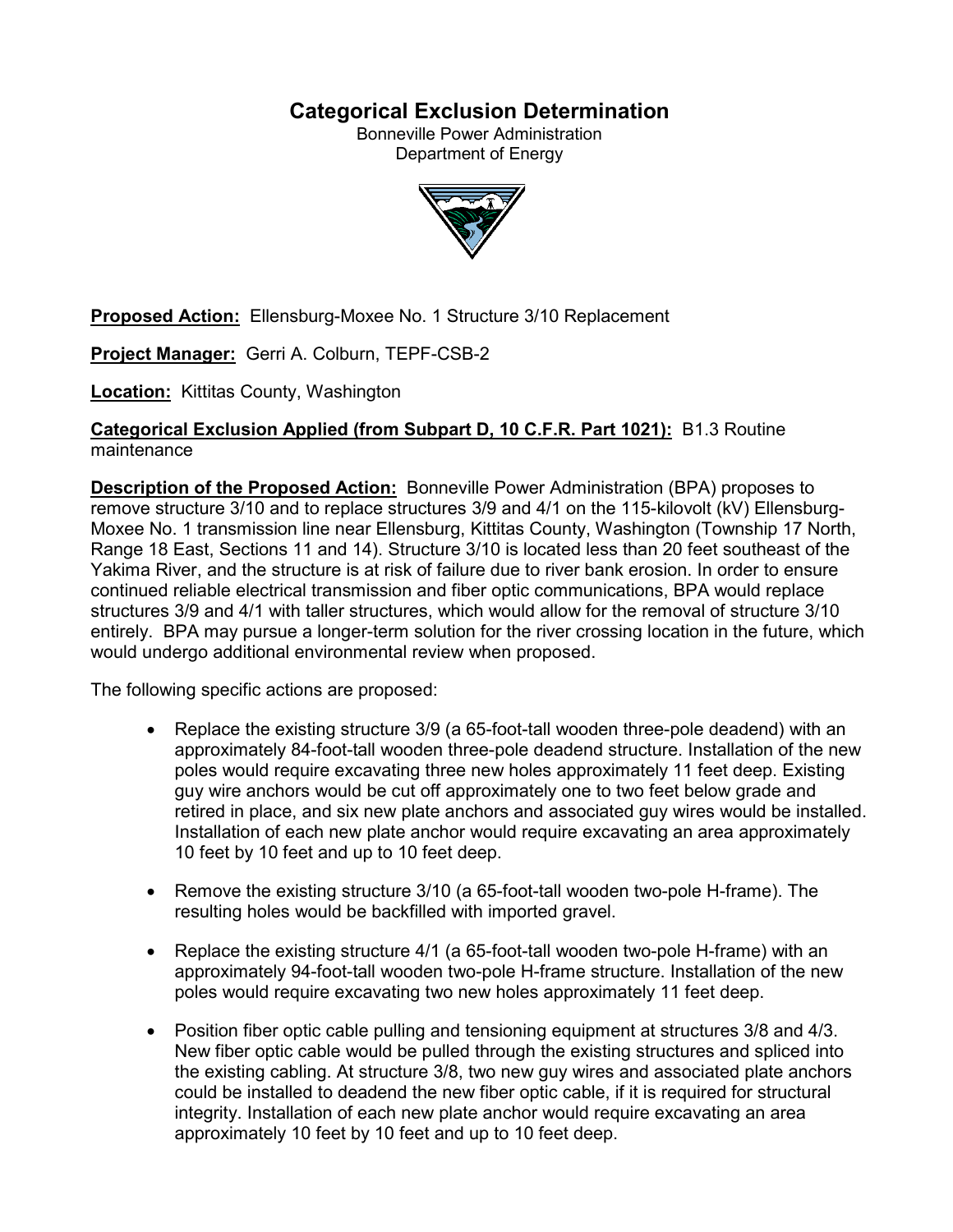- Access structure 4/2 to hang and clip newly strung fiber optic cable.
- Replace jumpers, insulators, cross-arms, and other associated electrical and structural components, if required.

The proposed action would require the use of light-duty vehicles, heavy equipment (i.e., flatbed truck, backhoe, boom truck, and bucket truck), fiber optic cable pulling and tensioning equipment, and power tools. Excavated soils would be temporarily stored on-site and then used for backfill or placed around the base of the poles. Heavy equipment would either be operated on the existing gravel access roads and landings or on temporary wetland mats, and no new access roads or landings would be required. Construction would require no more than one week to complete and is scheduled for late February 2022.

**Findings:** In accordance with Section 1021.410(b) of the Department of Energy's (DOE) National Environmental Policy Act (NEPA) Regulations (57 FR 15144, Apr. 24, 1992, as amended at 61 FR 36221-36243, Jul. 9, 1996; 61 FR 64608, Dec. 6, 1996, 76 FR 63764, Nov. 14, 2011), BPA has determined that the proposed action:

- 1) fits within a class of actions listed in Appendix B of 10 CFR 1021, Subpart D (see attached Environmental Checklist);
- 2) does not present any extraordinary circumstances that may affect the significance of the environmental effects of the proposal; and
- 3) has not been segmented to meet the definition of a categorical exclusion.

Based on these determinations, BPA finds that the proposed action is categorically excluded from further NEPA review.

# */s/ W. Walker Stinnette* W. Walker Stinnette Contract Environmental Protection Specialist Flux Resources, LLC

Reviewed by:

*/s/ Carol P. Leiter* Carol P. Leiter Supervisory Environmental Protection Specialist

Concur:

*/s/ Katey C. Grange February 16, 2022* Katey C. Grange Date NEPA Compliance Officer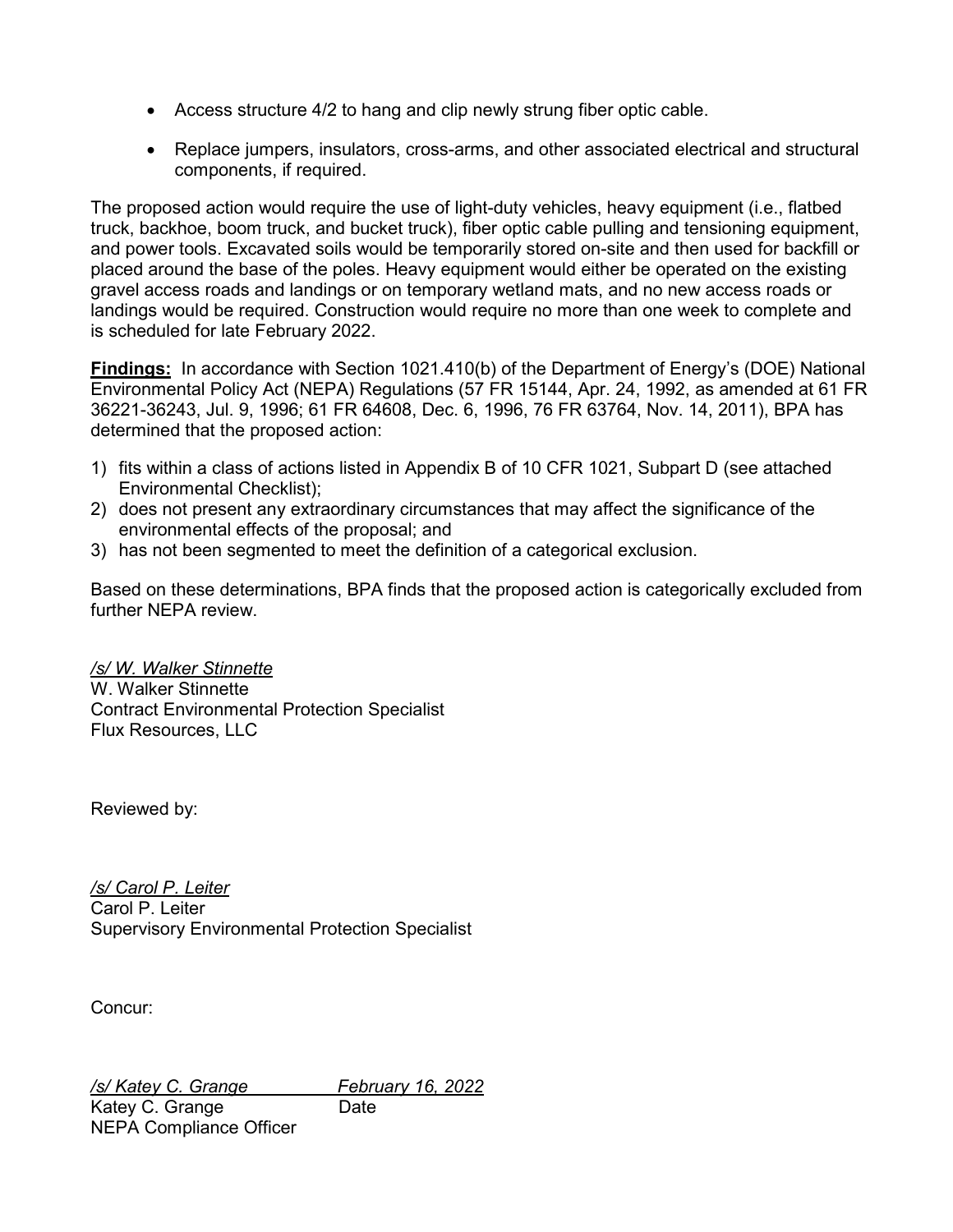# **Categorical Exclusion Environmental Checklist**

This checklist documents environmental considerations for the proposed project and explains why the project would not have the potential to cause significant impacts on environmentally sensitive resources and would meet other integral elements of the applied categorical exclusion.

**Proposed Action:** Ellensburg-Moxee No. 1 Structure 3/10 Replacement

## **Project Site Description**

The project site is located entirely within BPA's existing Ellensburg-Moxee No. 1 transmission line right-of-way (ROW) easement near Ellensburg, Kittitas County, Washington (Township 17 North, Range 18 East, Sections 11 and 14). Work would occur from structure 4/3 to structure 3/8, with ground disturbance occurring at structures 4/1, 3/10, and 3/9 as well as at structure 3/8, if required. The Yakima River flows through the ROW between structures 3/10 and 3/9. Most of the project site is located within the River's floodplain, and wetlands are known to be present in close proximity to structures 4/1, 3/10, and 3/9. Northeast of the Yakima River, structures 3/8 and 3/9 are located on undeveloped property that has recently undergone habitat restoration and is currently administered by U.S. Bureau of Reclamation. The remaining work areas around structures 4/3, 4/2, 4/1, and 3/10 are southwest of the River on private property that is currently used for grazing cattle. The majority of the work areas consist of existing gravel access roads and landing pads, interspersed with some low-growing grasses and weeds. Outside of the ROW, the surrounding area is primarily characterized by rural residential and agricultural land uses.

# **Evaluation of Potential Impacts to Environmental Resources**

## **1. Historic and Cultural Resources**

Potential for Significance: No

Explanation: On February 3, 2022, BPA initiated an expedited National Historic Preservation Act, Section 106 consultation after determining that the proposed undertaking constitutes an "Emergency Situation" under 36 CFR 800.12. BPA consulted with the following parties:

- Confederated Tribes and Bands of the Yakama Nation
- U.S. Bureau of Reclamation
- Washington Department of Archaeology and Historic Preservation (DAHP)

BPA conducted background research and an intensive field survey of the Area of Potential Effects (APE). No previously recorded archaeological resources were located within the APE, and no new archaeological resources were identified during the archaeological field survey. The Ellensburg-Moxee No. 1 transmission line is considered eligible for inclusion in the National Register of Historic Places. However, the proposed undertaking would neither alter the integrity of the transmission line, nor diminish any of the standards under which it is considered eligible.

Therefore, BPA determined on February 11, 2022, that the proposed undertaking would result in No Adverse Effect to Historic Properties (BPA CR Project No.: WA 2020 005; DAHP Log No.: 2022-02-0073-BPA). On February 11, 2022, DAHP and the Yakama Nation concurred with BPA's determination. On February 15, 2022, U.S. Bureau of Reclamation concurred with BPA's determination.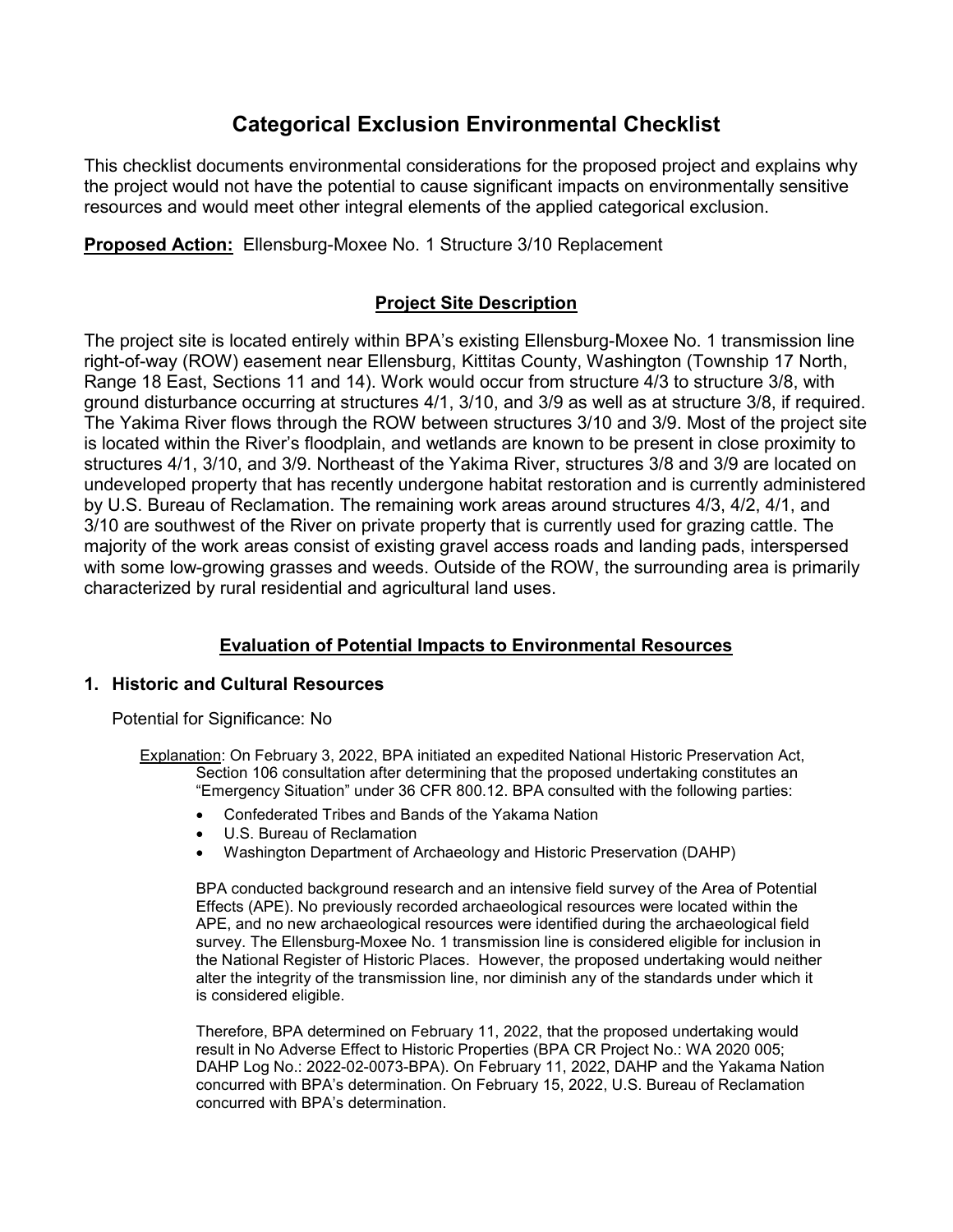Notes:

• In the unlikely event that cultural material is inadvertently encountered during the implementation of this project, BPA would require that work be halted in the vicinity of the finds until they can be inspected and assessed by BPA in consultation with the appropriate consulting parties.

### **2. Geology and Soils**

Potential for Significance: No

Explanation: Ground disturbance would include excavation to remove and install transmission structures and associated guy wires and minor soil compaction from vehicle and equipment use. To minimize rutting, vehicles and heavy equipment would either be operated on the exiting gravel access roads and landings or on temporary wetland mats. Standard construction best management practices (BMPs) would prevent soil erosion and sedimentation. The site would be reseeded following completion of construction and would eventually return to pre-existing conditions.

Notes:

- Cut off existing guy wire anchors 1 to 2 feet below grade and retire the remaining in-ground portions of the anchors in place.
- Limit the operation of vehicles and heavy equipment to the existing gravel access roads and landing pads and deploy temporary wetland mats in areas where operation of vehicles and heavy equipment would lead to rutting.
- Implement Erosion and Sediment Control (ESC) BMPs in accordance with the Washington Department of Ecology's Stormwater Management Manual for Eastern Washington.
- Disturbed areas would be re-contoured, stabilized, and/or revegetated with native, regionally-appropriate seed mix(es) approved by the landowner/manager.

## **3. Plants (including Federal/state special-status species and habitats)**

Potential for Significance: No

Explanation: The proposed action would temporarily remove, crush, or cover some low-growing grasses and weeds where present within existing gravel access roads and landing pads and around the bases of transmission structures. Temporarily disturbed areas would be reseeded following completion of construction. There are no documented occurrences of any special-status plant species near the project site, the proposed action would not impact any suitable special-status species habitat, if present.

Notes:

- Ensure vehicles and equipment are cleaned prior to the start of construction to minimize the introduction and spread of weeds. Clean vehicles and equipment as soon as possible after completion of the project.
- Ensure that imported gravel fill is obtained from weed-free sources.
- Reseed disturbed areas with native, regionally-appropriate seed mix(es) approved by the landowner/manager.

#### **4. Wildlife (including Federal/state special-status species and habitats)**

Potential for Significance: No

Explanation: Minor and temporary disruption of normal wildlife behavior could occur from elevated noise and human presence during construction. There are no documented occurrences of any special-status wildlife species near the project site, and the proposed action would not impact any suitable special-status species habitat, if present.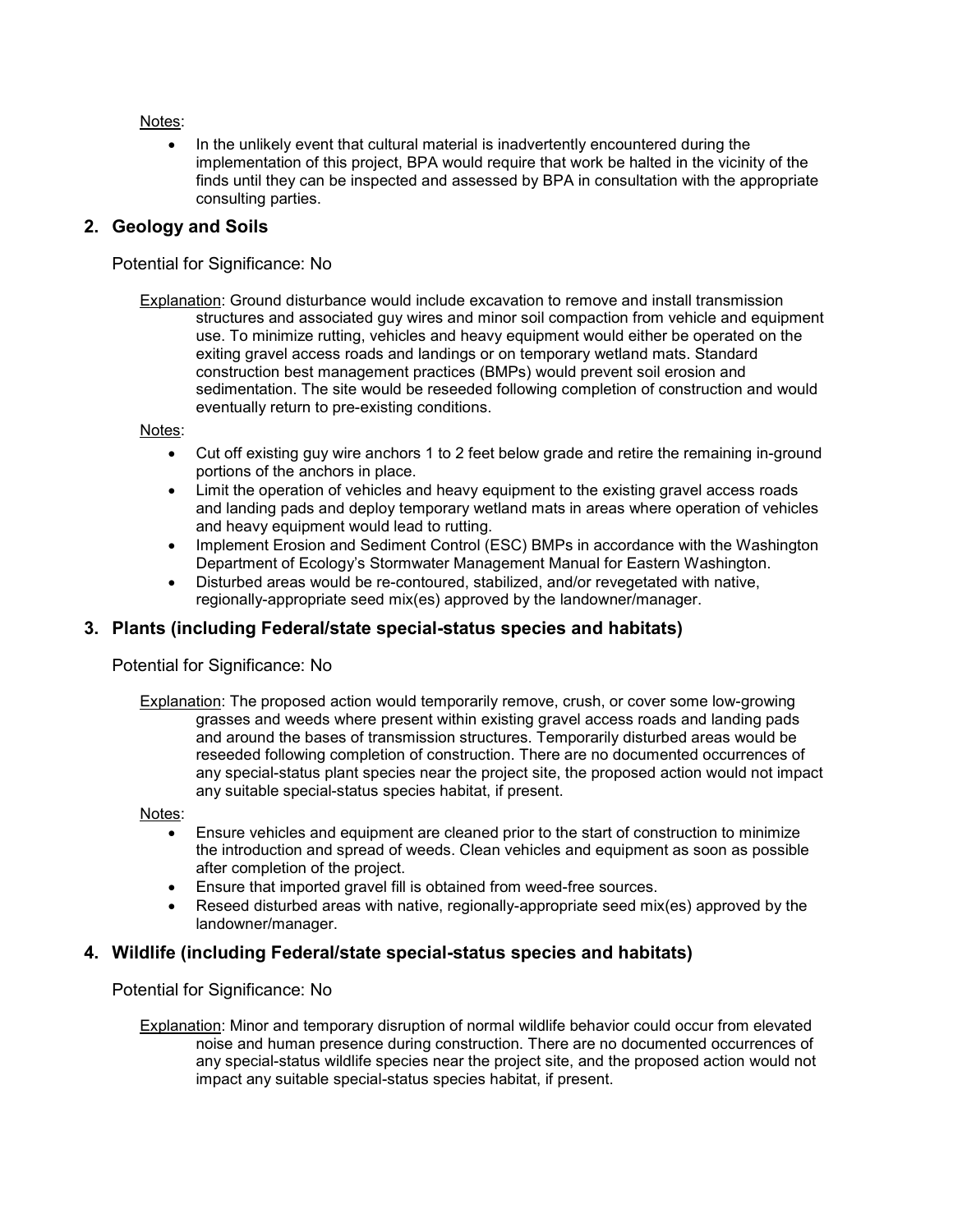## **5. Water Bodies, Floodplains, and Fish (including Federal/state special-status species, ESUs, and habitats)**

Potential for Significance: No

Explanation: Portions of the project site, including structures 3/10, 4/1, 4/2, and 4/3, are situated within the floodplain of the Yakima River, which is located less than 20 feet from structure 3/10. The Yakima River supports two fish species protected under the Federal Endangered Species Act: bull trout (*Salvelinus confluentus*) and mid-Columbia steelhead (*Oncorhynchus mykiss*). No in-water work or riparian tree or shrub removal is proposed and standard construction best management practices would prevent indirect impacts to water bodies, floodplains, and fish. Therefore, the proposed action would not impact water bodies and floodplains and would have no effect on fish species or habitats.

Notes:

- Stage new transmission structure poles on cribbing off the ground.
- Maintain an oil/fuel spill kit on-site during construction to address containment, cleanup, and disposal in the event of a spill.
- Implement ESC BMPs in accordance with the Washington Department of Ecology's Stormwater Management Manual for Eastern Washington.

#### **6. Wetlands**

Potential for Significance: No

Notes:

• See Section 5 Notes.

#### **7. Groundwater and Aquifers**

Potential for Significance: No

Explanation: Ground excavation could reach a depth that would intersect groundwater. Standard construction BMPs would reduce the potential for hazardous materials to contaminate groundwater or aquifers, and no new wells or other uses of groundwater or aquifers are proposed. Therefore, the proposed action would not impact groundwater or aquifers.

Notes:

• See Section 5 Notes

#### **8. Land Use and Specially-Designated Areas**

Potential for Significance: No

Explanation: Portions of the project site are located in close proximity to wetlands associated with the Yakima River. BPA would restrict construction activities to the minimum area needed to safely complete the proposed action, and would deploy temporary wetland matting to avoid rutting from the operation of vehicles and heavy equipment. Total ground disturbance within a wetland would not exceed 0.1 acres. Standard construction best management practices would prevent indirect impacts to off-site wetlands.

Explanation: The proposed action could temporarily (no more than one week) impact livestock grazing due to construction noise, access restrictions, and ground disturbance. BPA has been in coordination with the underlying landowners. There would be no permanent change in land use, and the project site is not located in a specially-designated area.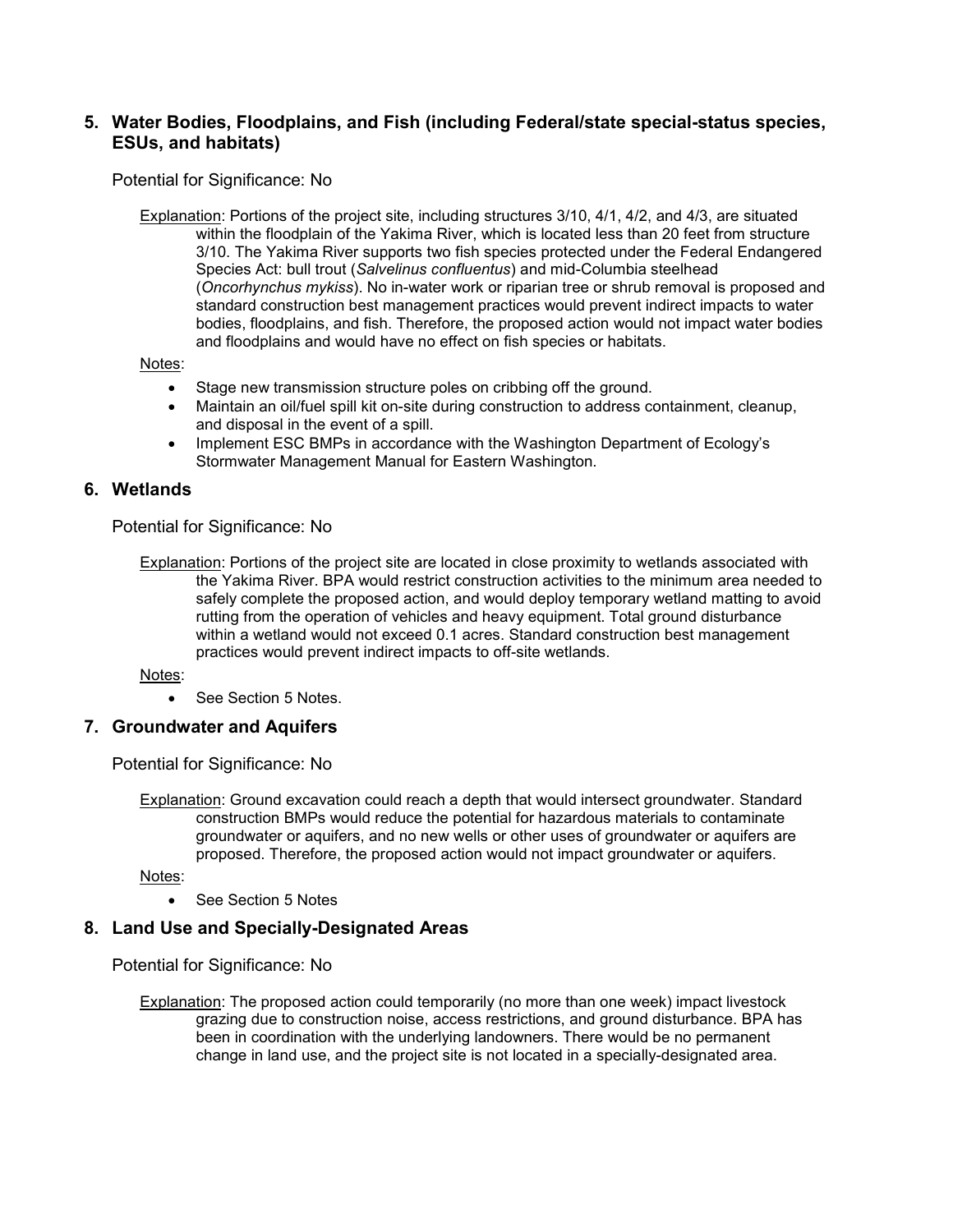### **9. Visual Quality**

Potential for Significance: No

Explanation: The proposed action would cause a perceptible change in the appearance of the project site. During construction, the presence of construction equipment and general construction activities, including temporary soil and vegetation disturbance, would cause temporary visual impacts. Permanent visual changes would include removing structure 3/10 and replacing structures 3/9 and 4/1 with new structures that would be approximately 30 to 40 feet taller. However, the project site is not located in a visually-sensitive area, and changes would be temporary and/or consistent with the existing visual quality of the transmission line ROW.

#### **10. Air Quality**

Potential for Significance: No

Explanation: During construction, use of vehicles and equipment would result in a minor and temporary increase in emissions in the local area. There would be no long-term change in air quality following completion of the proposed action.

#### **11. Noise**

Potential for Significance: No

Explanation: During construction, use of vehicles and equipment and general construction activities would create noise above current ambient conditions, which could be audible from private residences located near the project site. Noise impacts would be temporary (no more than one week) and intermittent and would only occur during typical working hours (approximately 7 AM to 7 PM), and there would be no long-term change in ambient noise following completion of the project.

#### **12. Human Health and Safety**

Potential for Significance: No

Explanation: The proposed action would be completed by transmission line maintenance professionals trained in proper techniques and equipment use. The project would not generate or use hazardous materials and would not create conditions that would increase risk to human health and safety. Therefore, no impacts to human health and safety are expected as a result of the proposed action.

## **Evaluation of Other Integral Elements**

The proposed project would also meet conditions that are integral elements of the categorical exclusion. The project would not:

**Threaten a violation of applicable statutory, regulatory, or permit requirements for environment, safety, and health, or similar requirements of DOE or Executive Orders.**

Explanation: N/A